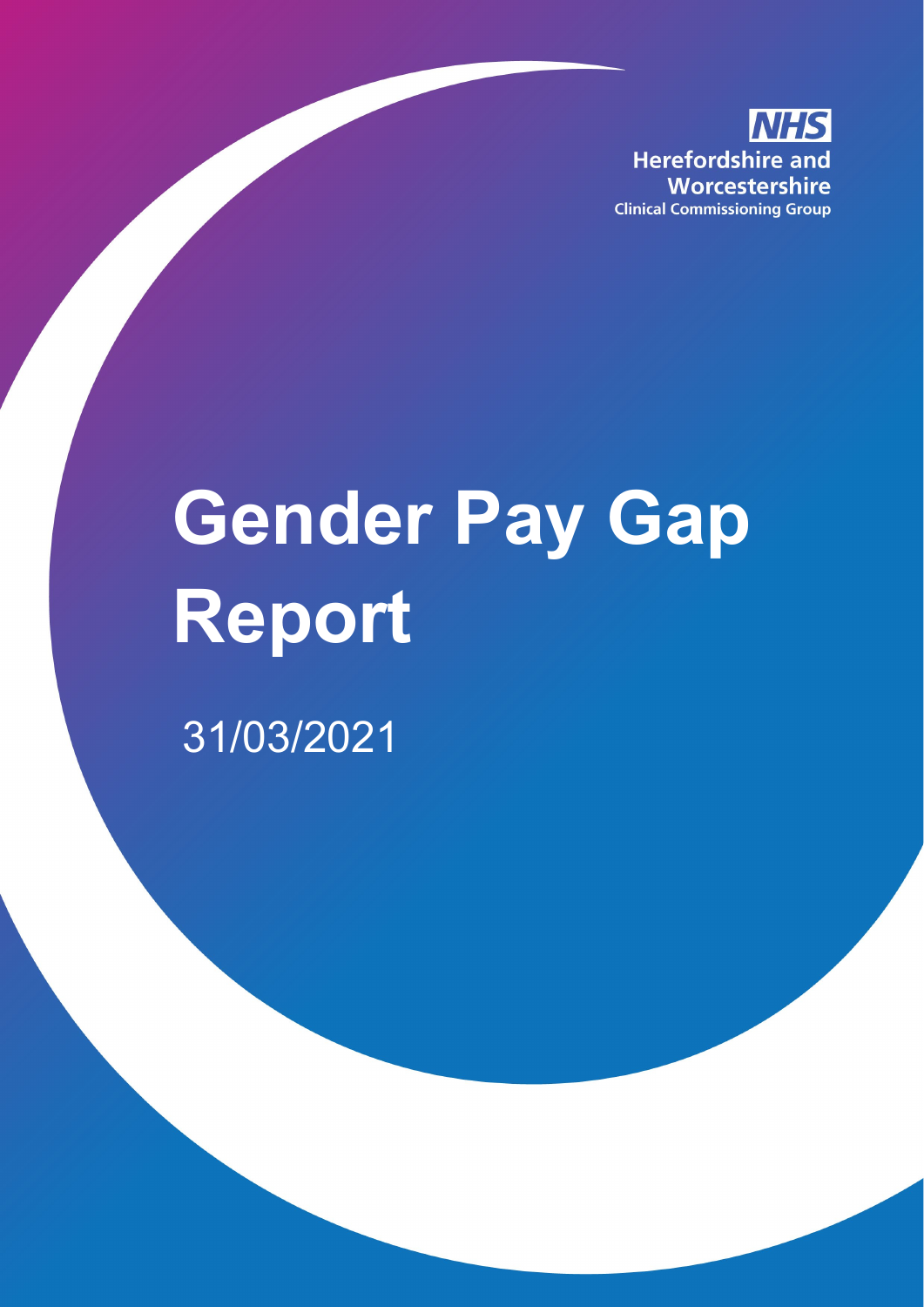# **1. Foreword – Simon Trickett, Chief Executive Officer**

Within Herefordshire & Worcestershire CCG, we fully recognise that the success of our organisation is reliant on the talent, commitment and dedication of our people. Our aim is that our workforce will be truly representative of all sections of society where everybody feels respected and able to give their best.

We believe that embracing diversity and inclusion is essential to our organisation and culture; assisting our people to develop and realise their potential, generating new ideas, and utilising the skills of the total workforce. This will enable us to maximise employee satisfaction and attract and retain the talented people we need to deliver sustainable, long-term success.

It is our aim to ensure that no employee or job applicant receive less favourable facilities or treatment on the grounds of age, disability, sex, gender reassignment, pregnancy and maternity, race, sexual orientation, religion or belief, and marriage and civil partnership. All our people, whether part-time, full-time or temporary, will be treated fairly and with respect. Furthermore, selection for employment, promotion, training or any other benefit will be on the basis of aptitude and ability.

We have a responsibility to attract and develop the best talent and continue to promote careers within the health and care sector. This will help us to build a high-performing workforce and contribute to sustainable development, creating opportunities for future generations.

This report enables us to articulate the nature of the challenge we face and the associated strategies we will progress to address the aspects highlighted. Our Executive Leadership Team are committed to identifying and taking action in this area and, as we transition towards the establishment of a new Integrated Care System in July 2022, we will continue to measure and report on our progress. This report therefore outlines the nature of the opportunity for our organisation to contribute to the delivery of a more diverse workforce and we are committed to doing the work to ensure we can meet these challenges.

# **2. Gender Pay Gap – Introduction**

The Equality Act 2010 (Gender Pay Gap Information) Regulations 2017 came into force on 6 April 2017 and requires all UK companies employing 250 or more employees to publish statutory calculations every year which identify the pay gap between their male and female employees.

The gender pay gap gives a snapshot of the gender balance within an organisation, measuring the difference between the average earnings of all male and female employees, irrespective of their role or seniority. It is distinct from equal pay, which relates to paying males and females fairly for work that is similar or of equal value. Gender pay reflects the underlying workforce demographics within an organisation.

This initial report therefore is based on a "snapshot" of the pay of all H&WCCG employees as at 31 March 2021 and has been produced in line with guidance contained within the Equalities Act 2010. In line with these legislative requirements, there are six calculations that must be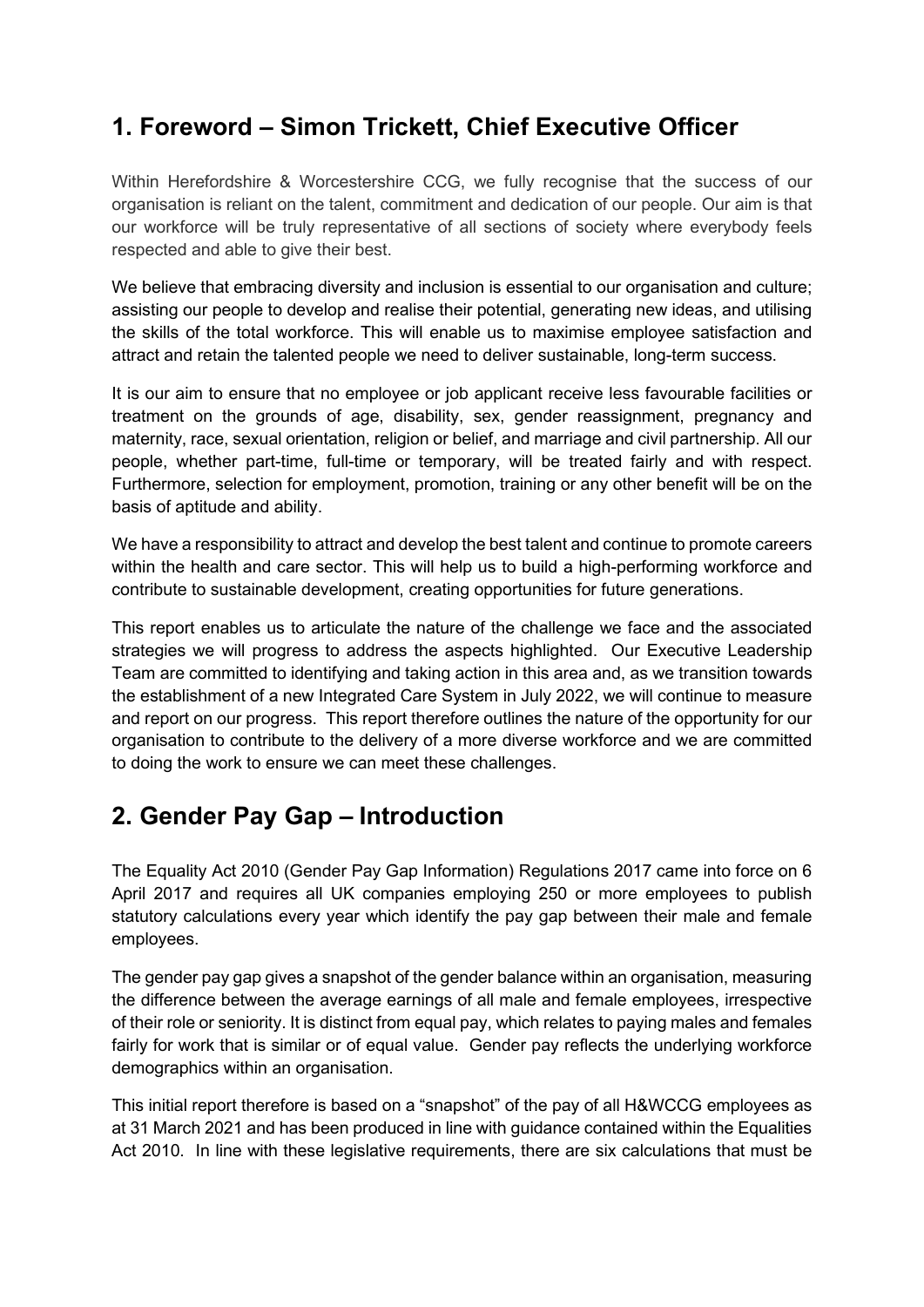reported; three based on pay and three based on bonus to show the difference between the average earnings of men and women in our organisation

- The mean and median gender pay gap.
- The mean and median bonus gap and proportion who receive bonuses.
- The relative proportions of male and female employees in each quartile pay band

The gender pay gap is the percentage difference in the hourly rate of pay of men and women employees. Although our gender pay gap is broadly similar to many other NHS organisations, we recognise that it is greater than the current UK average of 15.5% for all industries<sup>[1](#page-2-0)</sup>. We are keen therefore to focus on the aspects that drive our existing pay gap as this will enable us to understand and focus on the actions we need to adopt to improve.

From our review we are confident that our existing pay gap is not a pay issue, rather it is driven by the structure and demographics of our current workforce. Although currently a greater number of women are employed within the CCG in comparison to men, male employees tend to occupy more senior positions. This analysis is detailed within Table 2 which indicates a significantly higher levels of women than men in lower and lower middle quartile pay bands. Although the number of women within upper middle quartile and upper quartile pay bands remain greater than the corresponding number of men within these pay bands, the overall levels of women within these higher pay bands deceases. The concentration of men within the upper middle quartile and upper quartile is the main factor causing our gender pay gap.

However, our pay data shows that there are actions we can take as we move forward and while we do not have an equal pay issue there are steps we are able to take to reduce our pay gap including an examination of the structure of our workforce and consideration of the actions we can take to encourage and develop more women into senior posts.

This is the first Gender Pay Gap Report which has been developed for Herefordshire and Worcestershire CCG and, while the statistics in this report are a snapshot of our organisation at the 31 March 2021, the actions we have taken since then are included together with the proposed actions for 2022/23. These actions are key for our organisation as we transition towards the establishment and operation of an Integrated Care System which must be fully reflective of the diverse nature of our patients and the wider population we serve.

# **3. Gender Pay Gap Headline Results 31 March 2021**

The data for our report was collected as at  $31<sup>st</sup>$  March 2021 and at this date our workforce consisted of a total of 305 employees, 205 women and 60 men.

<span id="page-2-0"></span><sup>&</sup>lt;sup>1</sup> Office for National Statistics: Gender Pay Gap in the UK 2020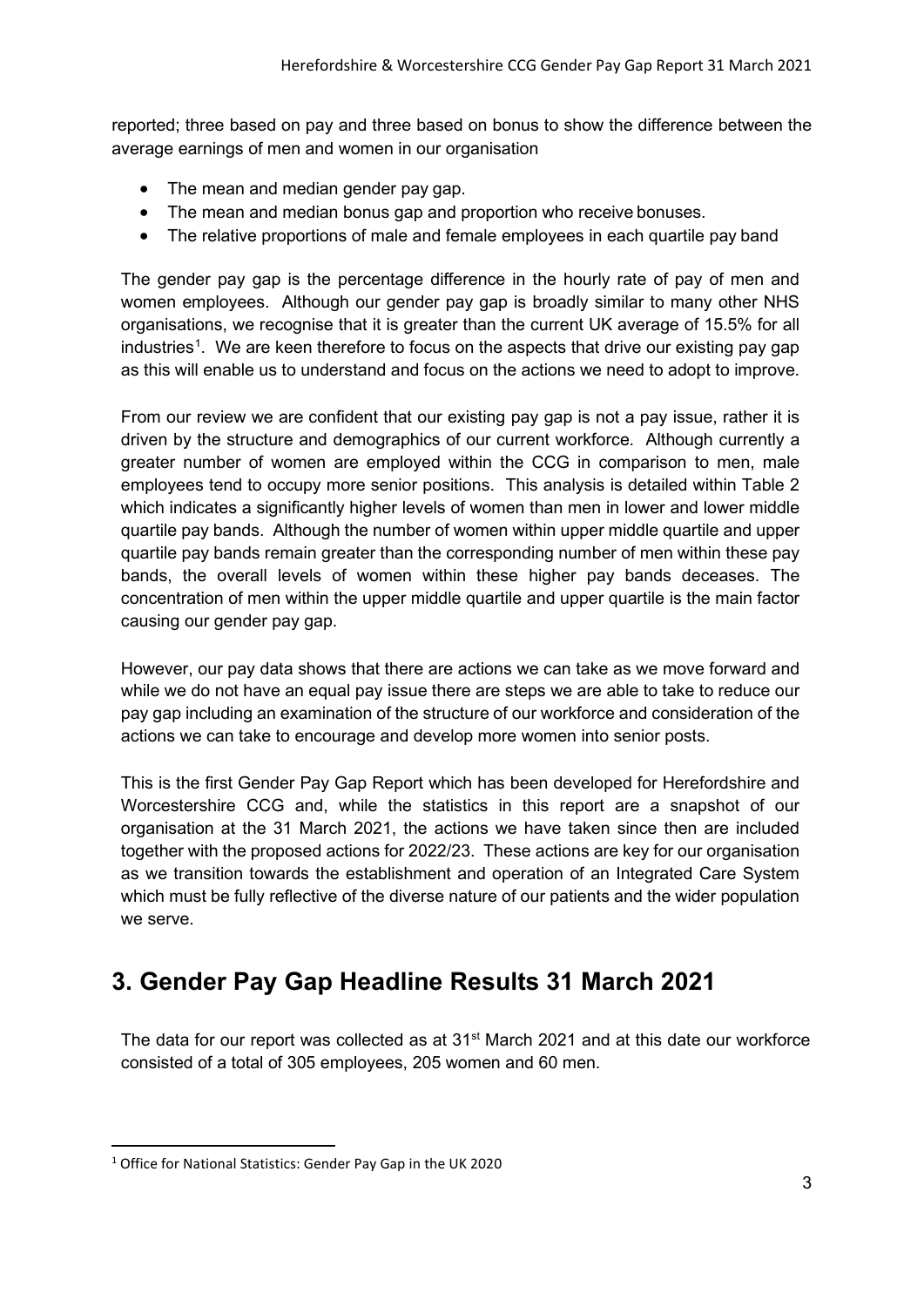#### **a) Mean and Median Gender Pay Gap**

When calculating our gender pay gap, we consider both the mean and median measures. The mean pay gap represents the difference in the average hourly pay for men when compared to the average hourly pay for women. The mean is an important measure of women's labour market disadvantage.

The median measure represents the "middle point" of a defined population. If you separately lined up all the men and women within the organisation, the median pay gap represents the difference between the hourly pay rate of the "middle man" compared to that of the "middle woman". This median measure gives you an indication of what the 'typical' situation is but masks the effects of the very best paid individuals at the senior level of the organisation. If the mean pay gap is much bigger than the median pay gap, this indicates that those people at the most senior positions in the organisation are overwhelmingly men and are paid considerably more than the average.

Our specific results have been analysed with reference to the two specific pay arrangements in operation within Herefordshire & Worcestershire CCG: the National NHS Agenda for Change (AfC) Terms and Conditions and Very Senior Manager Terms and Conditions (VSM), which is managed through the CCG Remuneration Committee. As of  $31<sup>st</sup>$  March 2021, 247 employees were engaged via AfC contract terms, a further 19 employed via VSM pay type and 39 employed on a local PayScale (which includes GPs, Clinical Leads etc.).

| <b>Gender</b>     | <b>Avg. Hourly</b><br><b>Rate</b> | <b>Median Hourly</b><br><b>Rate</b> |
|-------------------|-----------------------------------|-------------------------------------|
| <b>Male</b>       | £42.56                            | £27.19                              |
| Female            | £26.46                            | £22.27                              |
| <b>Difference</b> | £16.10                            | £4.91                               |
| Pay Gap %         | 38%                               | 18%                                 |

#### **Table 1**

Our calculations show that within the CCG, a mean gender pay gap in hourly pay of 38% exists and a median gender pay gap in hourly rate of 18%. Further analysis was completed which compared the number of men and women at different levels within AFC pay bands (see Graph 1) and this confirms a predominance of men in more senior job grades across the organisation and this therefore directly impacts the gender pay results.

## **b) Quartile Pay Bands**

The quartile distribution is intended to provide information in relation to 'the glass pyramid', showing the distribution of men and women employees across the organisation. Typically, the number of female employees tend to be more prevalent within less senior positions than their male counterparts and this generally results in a gender pay gap as their corresponding earnings will be lower.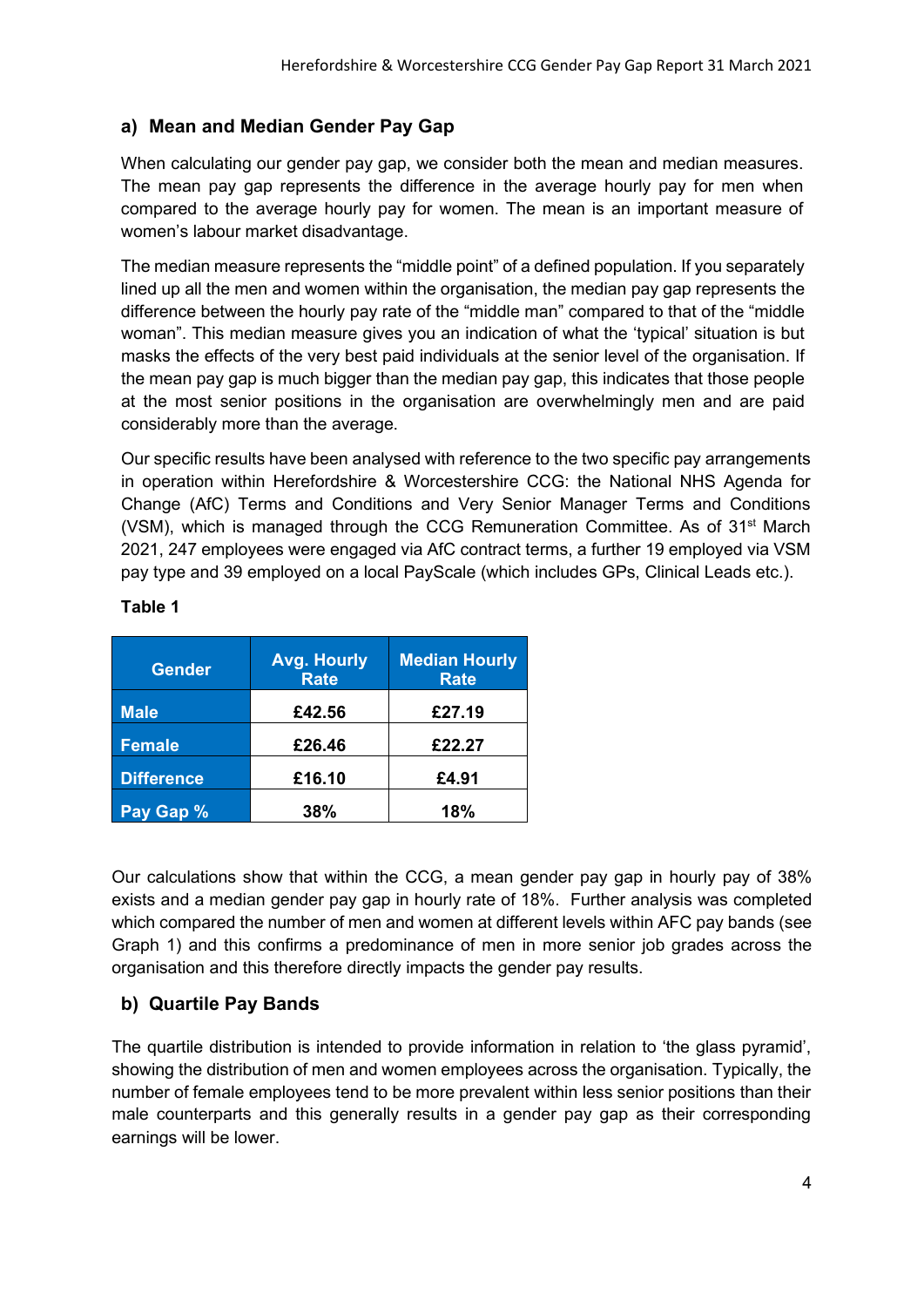A pay quartile is calculated by listing the hourly pay rates for everyone in the organisation then dividing them into four equal- sized groups. We then work out the percentage of men and women in each group.

| <b>Quartile</b>           | No. of<br><b>Female</b> | No. of<br><b>Male</b> | <b>Female %</b> | Male % |
|---------------------------|-------------------------|-----------------------|-----------------|--------|
| 1 - Top Quartile          | 43.00                   | 27.00                 | 61.43           | 38.57  |
| 2- Upper Middle Quartile  | 49.00                   | 14.00                 | 77.78           | 22.22  |
| 3 - Lower Middle Quartile | 51.00                   | 16.00                 | 76.12           | 23.88  |
| 4 - Lower Quartile        | 62.00                   | 3.00                  | 95.38           | 4.62   |

## **Table 2**

As previously highlighted, there are significantly more female employees within the lower quartile pay bands within the organisation when compared with corresponding numbers of men. In addition, the incidence of female employees reduces as we move through the four pay quartiles whereas, in comparison the numbers of men increases, thus impacting on our overall pay gap figure.

## **c) Mean and Median Bonus Pay Gap**

When determining the mean and median bonus pay gap within the organisation, it must be noted that a only a very small percentage of employees were in receipt of a bonus payment during the reference period and this therefore impact our comparison figures for bonus payments. The proportion of women who received a bonus is 1% during the reference period with the proportion of men who received a bonus is 3% as shown in Fig.1 below.

#### **Fig. 1**



The calculations indicate a difference in mean bonus payments of 45% and a difference in median bonus payments of 45% but in light of the limited prevalence of bonus payments within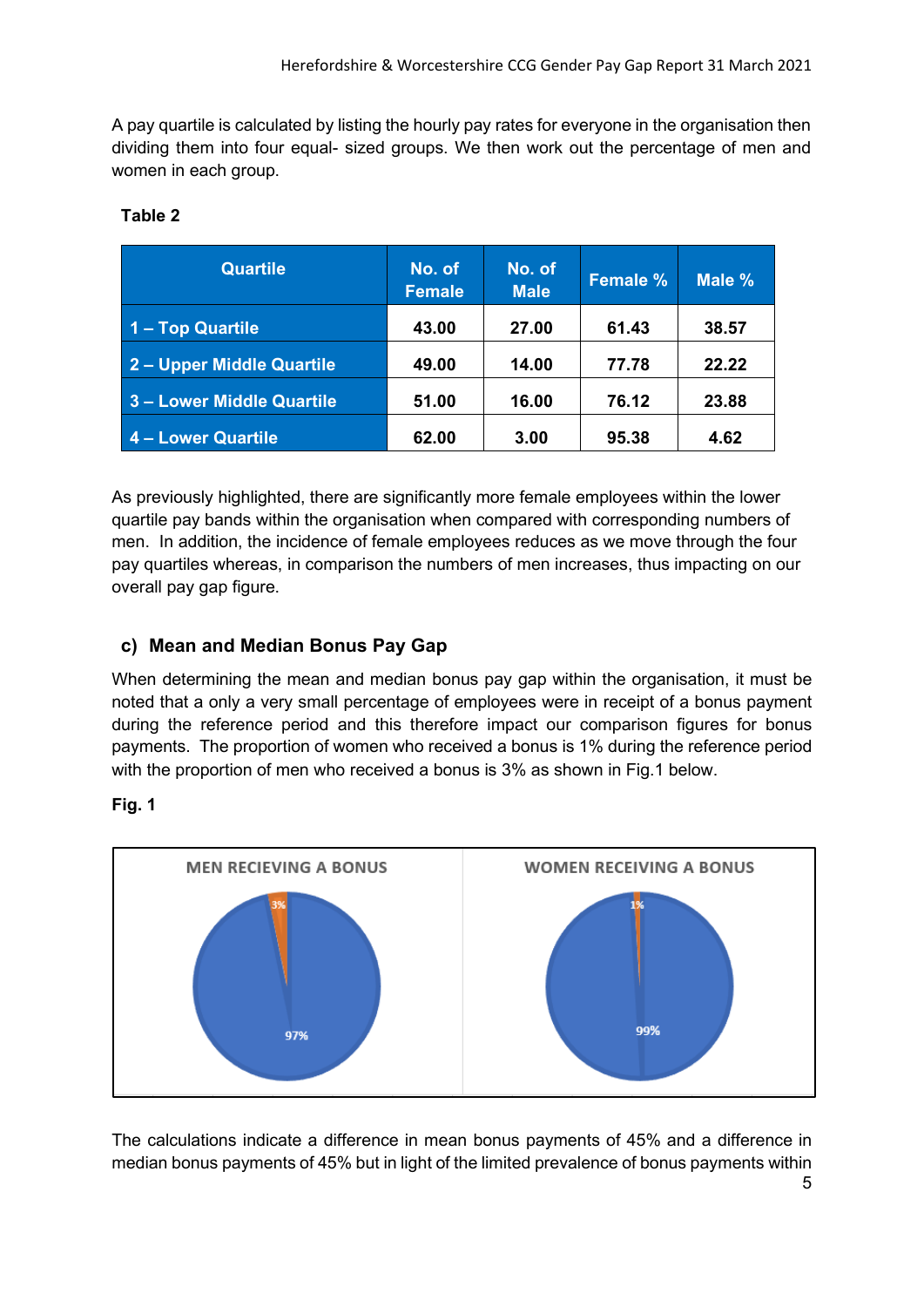the organisation it is difficult to make any meaningful assessment in this area.

## **4. Workforce Data and Pay Description**

Within Herefordshire and Worcestershire CCG workforce, 77% of employees are female compared with a total of 23% male employees. In their infographic 'Gender in the NHS 2019', NHS Employers reported that England had a working population of 53% men and 47% women while, by comparison, the NHS comprised of 23% men and 77% women. The graph below shows the levels of men and women at each pay band across the whole CCG.



#### **Graph 1 - Gender Profile 31/03/21**

## **5. Further Analysis by Pay Type**

The majority of Herefordshire and Worcester CCG staff are employed via national AFC terms of service. Graph 1 above provides an analysis of the gender profile of the CCG staff employed on AFC pay structure while Table 4 and Graph 2 below show a more focused analysis of the VSM pay structure.

#### **Table 4**

| <b>Gender</b>     | Avg.<br><b>Hourly</b><br><b>Rate</b> | <b>Median</b><br><b>Hourly Rate</b> |
|-------------------|--------------------------------------|-------------------------------------|
| <b>Male</b>       | 59.71                                | 56.25                               |
| Female            | 46.67                                | 46.19                               |
| <b>Difference</b> | 13.04                                | 10.05                               |
| Pay Gap %         | 22%                                  | 18%                                 |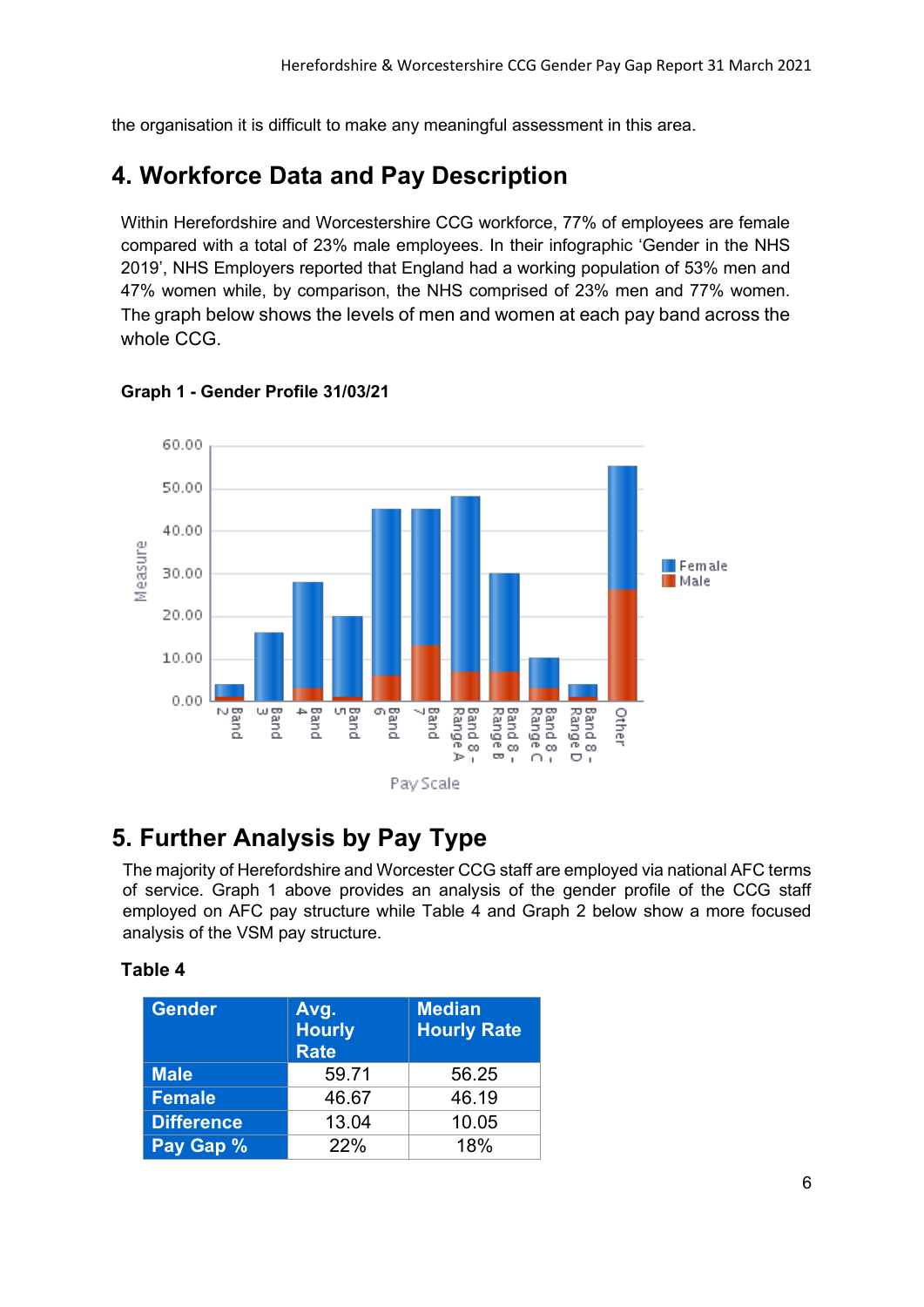The gender profile of VSM employees at VSM level is female dominated and the associated average pay gap across this cohort is 22% with a median pay gap of 18% which is more broadly in line with wider UK industry figures. This indicates that, where women are positioned in senior roles within our organisation, the resuting pay gap is narrower than that across the wider CCG organisation.



### **Graph 2**

## **6. The difference between Equal Pay and Gender Pay Gap**

The principle of equal pay is that men and women are paid the same rate for **like work**, (i.e. work rated as equivalent or work of equal value as set out in the Equality Act 2010.)

The definition of a gender pay gap is different in that it relates to the difference between the **average earnings of men and women over a period of time**, irrespective of their role or seniority. It therefore captures any pay differences between men and women on a broader level.

In contrast to equal pay, the gender pay gap is much more of a reflection of workforce profile than about unequal rewards for men and women doing the same job. It is about the work women do and their position in the organisational hierarchy. One of the main reasons for a gender pay gap is that men are more likely to be in senior roles. An organisation that predominantly has men at senior levels and women in junior roles will have a gender pay gap.

Even if an employer has an effective equal pay policy, it could still have a gender pay gap if, for example, the majority of women are employed in lower-paid jobs as is the case within the CCG

The intention behind gender pay gap reporting is to increase transparency of the differences in pay between men and women in the workplace with the aim of closing the gender pay gap.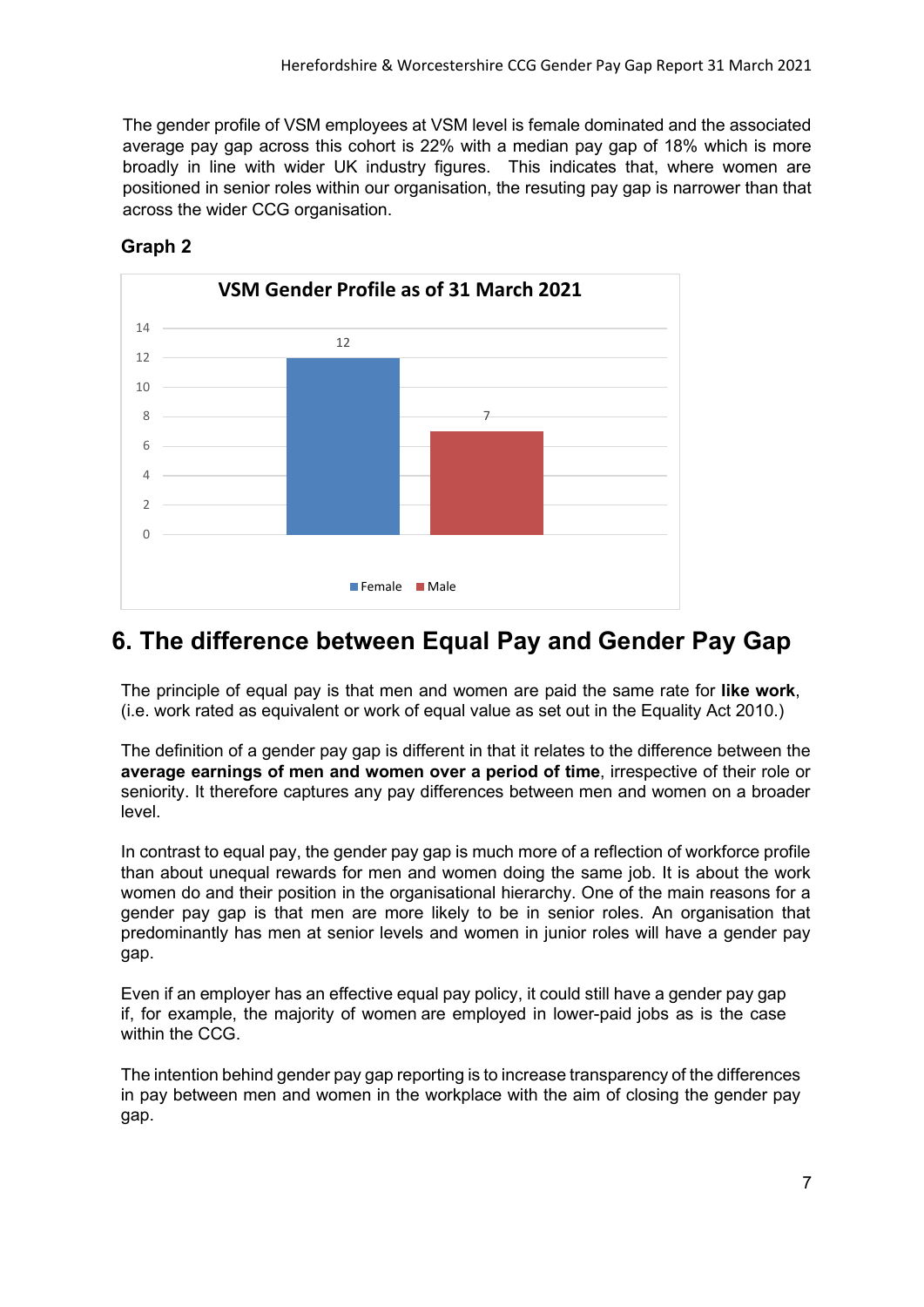# **7. Actions we have taken as a CCG**

Diversity and in this case, gender diversity, is crucial to our long-term success and we are therefore keen to implement a range of initiatives and approaches with the aim to secure a correspondingly diverse pool of talent for our organisation.

The CCG currently has implemented several policies, strategies and initiatives aimed at developing and supporting staff diversity and are committed to improving our overall approach to equality, diversity and inclusion; these include:

- $\triangleright$  Mandatory Equality and Diversity training for all staff
- $\triangleright$  Development of a comprehensive Equality, Diversity and Inclusion action plan.
- $\triangleright$  Introduction of a Values-based approach to Recruitment & Selection
- $\triangleright$  Introduction of Hybrid Working to support staff to achieve a positive work-life balance
- $\triangleright$  All staff to continue to have a meaningful Annual Appraisal which looks at both organisational and personal growth, development and the introduction of wellbeing conversations.
- Launch of Cultural Ambassadors Programme to encourage challenge and oversight during recruitment and selection activities.

# **8. Actions Proposed for 2022/23**

We recognise the need to take action across a range of areas including the development of a robust and diverse talent pipeline, highlighting and celebrating our female role models and providing strong management support to encourage and enable women to succeed. We will continue to focus on opportunities for flexible working practices to enable our women to achieve a positive work-life balance while progressing their careers.

As our organisations moves towards transition to the proposed ICS, we will continue to focus on the following actions and initiatives aimed at further understanding and reducing our gender pay gap during 2022/23:

- $\triangleright$  A robust approach to recruitment and selection focusing on a values-based approach and supported by staff training to address unconscious bias.
- $\triangleright$  A review of our approach to flexible working, to identify opportunities to improve takeup and ensure promotion to prospective employees.
- $\triangleright$  Continue to build on CCG Equality, Diversity, and Inclusion action plan.
- $\triangleright$  Establish a local E&I Forum to focus on diversity initiatives and highlight appropriate actions and initiatives for adoption. Within this context the aim will be to develop an inclusive workforce where women feel engaged and enabled to work in a way which is beneficial to both the business and individual employee.
- $\triangleright$  Develop a robust approach to Career Conversations enabling and encouraging female